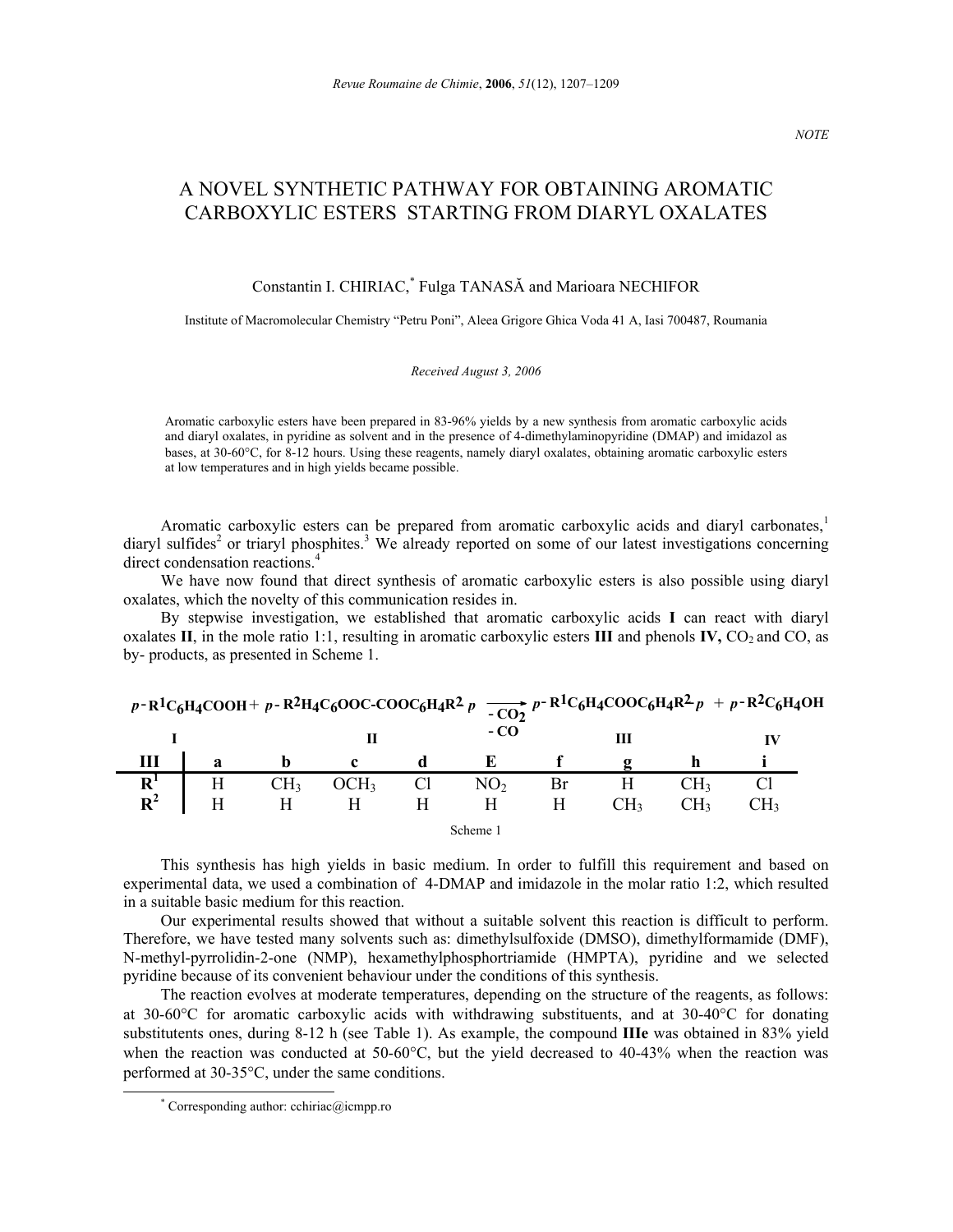| Aromatic<br>esters <sup>a</sup> | Yield <sup>b</sup><br>$(\%)$ | React. time (h) | <b>Temperature</b><br>(°C) | M. p. c<br>(°C) | Lit. m. p.<br>(°C)       |
|---------------------------------|------------------------------|-----------------|----------------------------|-----------------|--------------------------|
| III a                           | 89                           |                 | $30 - 40$                  | $70 - 71$       | $70 - 71$                |
| III b                           | 96                           | 8               | $30 - 35$                  | 74-76           | $75 - 76$ <sup>6</sup>   |
| III c                           | 93                           | 9               | $30 - 35$                  | $72 - 74$       | $73 - 74^{6}$            |
| III d                           | 85                           | 10              | 50-60                      | 103-105         | $104 - 105^6$            |
| III e                           | 83                           | 12              | 50-60                      | 126-128         | $127 - 128$ <sup>7</sup> |
| III <sub>f</sub>                | 87                           | 11              | 50-60                      | 116-117         | $116 - 117^2$            |
| III g                           | 92                           | 9               | $30-40$                    | 69-71           | $70 - 71$ <sup>8</sup>   |
| III h                           | 95                           | 8               | $30 - 40$                  | 90-91           | $90-91^{6}$              |
| III i                           | 88                           | 10              | 50-60                      | 88-90           | $89 - 90^8$              |

| able |  |
|------|--|
|------|--|

Aromatic carboxylic esters obtained with diaryl oxalates

<sup>a</sup> The aromatic carboxylic esters obtained were identified by comparison of their m. p. and IR spectra with authentic samples.  $\frac{b}{2}$  Nields coloulated based on the aromatic samples arises I employed

<sup>b</sup> Yields calculated based on the aromatic carboxylic acids **I** employed.

After recrystallization.

As can be seen in Table 1, we obtained aromatic carboxylic esters **III** in yields which ranged from 83 to 96%, depending on the reaction conditions and structure of the aromatic carboxylic acids. Due to the structure of the aromatic carboxylic acid **Ie** (which has a substituent with a strong withdrawing behaviour), the corresponding ester **IIIe** was obtained in the lowest yield. Aromatic esters with electron donating groups were obtained in high yields.

We suppose that, similar to other cases,<sup>1,2</sup> this reaction involves a unstable reaction intermediary A (Scheme 2), which is a mixed anhydride, resulting in aromatic esters  $III$  and phenols  $IV$ ,  $CO<sub>2</sub>$  and  $CO$  as byproducts.



The detailed mechanism of this new interesting reaction will be discussed in a separate communication. In conclusion, we have found a novel synthetic pathway for obtaining aromatic esters in high yields, using diaryl oxalates as a new reagent, in basic medium and at moderate temperatures. This procedure enables a convenient approach to prepare aromatic esters which are appealing intermediates for synthesis of other condensates (amides, hydrazides, etc.).

### **EXPERIMENTAL**

General procedure for the synthesis of aromatic esters – In a 100 mL three-necked Claisen flask, fitted with a mechanical stirrer and a condenser, 0.01 mole aromatic carboxylic acid **I**, 0.01 mole diaryl oxalate **II** (prepared from anhydrous oxalic acid and phenol<sup>9</sup>), 0.02 mole imidazole, 0.01 mole 4-DMAP and 4 mL pyridine were added. The solution obtained was stirred at 30-60°C, for 2-12 h (see Table 1), when CO<sub>2</sub> and CO as by-products resulted. At the end of the reaction, the final solution was treated with 70-80 mL water and ice and then with 20% NaOH solution, up to pH=9-10, when the aromatic ester **III** precipitates and phenol **IV** is solubilized in water as sodium salt. Rapidly, the cooled solution is filtered and the final product **III** was washed three times with 15-20 mL cold water and then dried. Yields ranged from 83-96% (see Table 1).